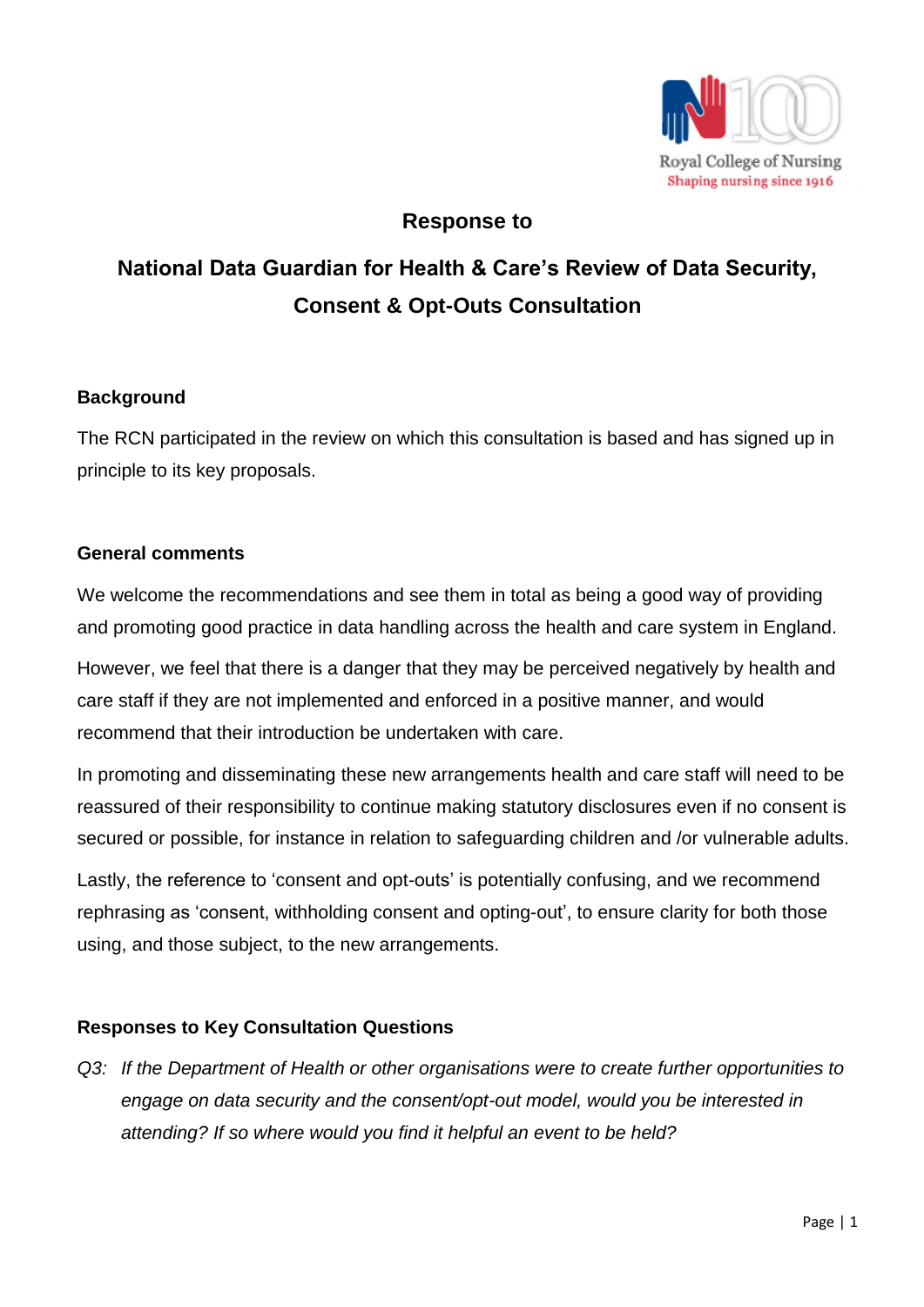This is an excellent idea, and we suggest a regional programme of events, supported by a simple and clear communications strategy, to ensure that all health and care workers are apprised and supported in their responsibilities and obligations when handling personal confidential data.

It would also be helpful to have presentations from the General Medical Council (GMC) and the Nursing and Midwifery Council (NMC) at these events, to highlight how the recommendations sit alongside the responsibilities that regulated healthcare staff have under their respective codes.

*Q4: The Review proposes ten data security standards relating to Leadership, People, Processes and Technology. Please provide your views about these standards.*

We welcome the standards, and specifically the clear approach they give to the use and management of personal confidential data.

*Q6: By reference to each of the proposed standards, please can you identify any specific or general barriers to implementation of the proposed standards?*

Standard 3: Annual training and Mandatory Test.

We welcome to intention of this requirement, but feel that more detailed information needs to be provided to ensure a consistent and robust approach is taken across the health and care system; especially in relation to smaller and independent providers.

We are concerned about the potential for this to become a 'tick-box' exercise, and recommend more consideration be given in planning for implementation as to how learning can be incorporated into the process on an on-going basis, for example by referencing high-profile data breaches and sharing examples of good practice.

There are a number of key issues that we feel will need to be addressed in the Department's response to this consultation, specifically:

- What will happen if a health or care organisation's staff are not able, for whatever reason, to meet the proposed training requirements; for example will they be prohibited from handling patient data until they have met the requirements?
- Will there be any sanctions for organisations that do not enforce the training requirements, and if not is there any consideration for how such non-compliance will be addressed?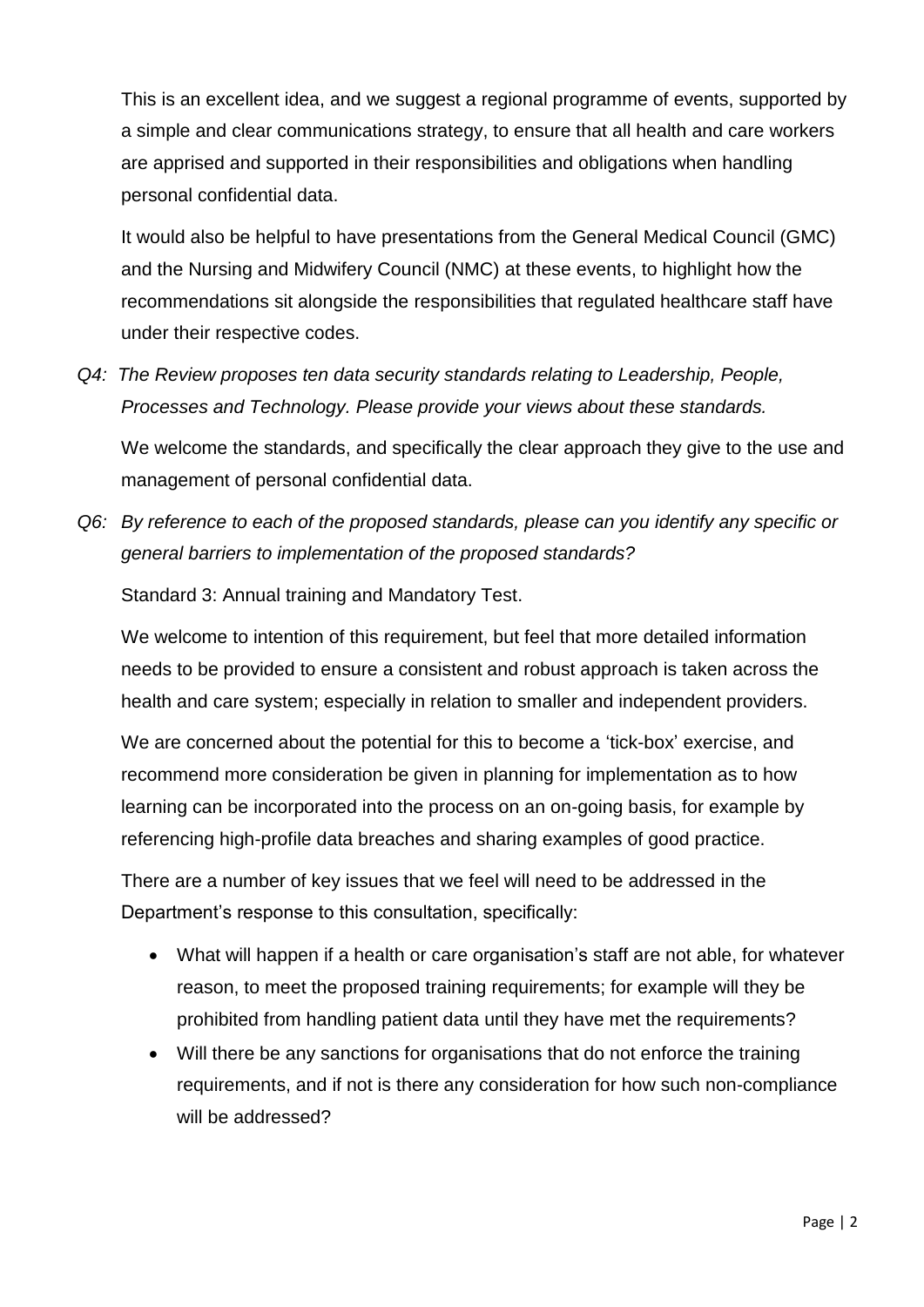• Is there any expectation for the training and assessment proposals to align with the revalidation processes now in operation for medical and nursing professionals?

We feel that these are important issues that need to be addressed to ensure that the proposals do not end-up as merely a tick-box exercise that has no impact on organisational or sector behaviours in the way patient data is handled.

*Q7: Please describe any particular challenges that organisations which provide social care or other services might face in implementing the ten standards.*

The biggest challenge will be to ensure equity and consistency in training and implementation across the social care and independent sectors, and to ensure that data systems are interoperable.

Small health and care providers might be financially challenged by some of the requirements, for instance the annual training and test requirement, as we know that many staff working in these providers already have difficulty accessing training. On that basis it may be helpful to examine the viability of using 'e-Learning for Healthcare' to support on-going training and development, to improve ease of access for professionals in these environments.

*Q 9: What support from the Department of Health, the Health & Social Care Information Centre, or NHS England would you find helpful in implementing the ten standards?* 

We recommend a national information campaign be undertaken, to inform staff and the general public of the standards, and of their rights and obligations.

We would also recommend that a dedicated funding stream be established to support transition to the new arrangements, and given sufficient money and longevity that the changes can be demonstrably embedded and working in practice.

Lastly we recommend that a review be undertaken of how the arrangements are bedding in, which can both identify good practice and highlight where there is need for further work, ideally after not less than one year after implementation.

*Q 10: Do you agree with the approaches to objective assurance that we have outlined in paragraphs 2.8 and 2.9 of this document?*

We support the proposal for the Care Quality Commission to amend its inspection framework to take account of the new standards.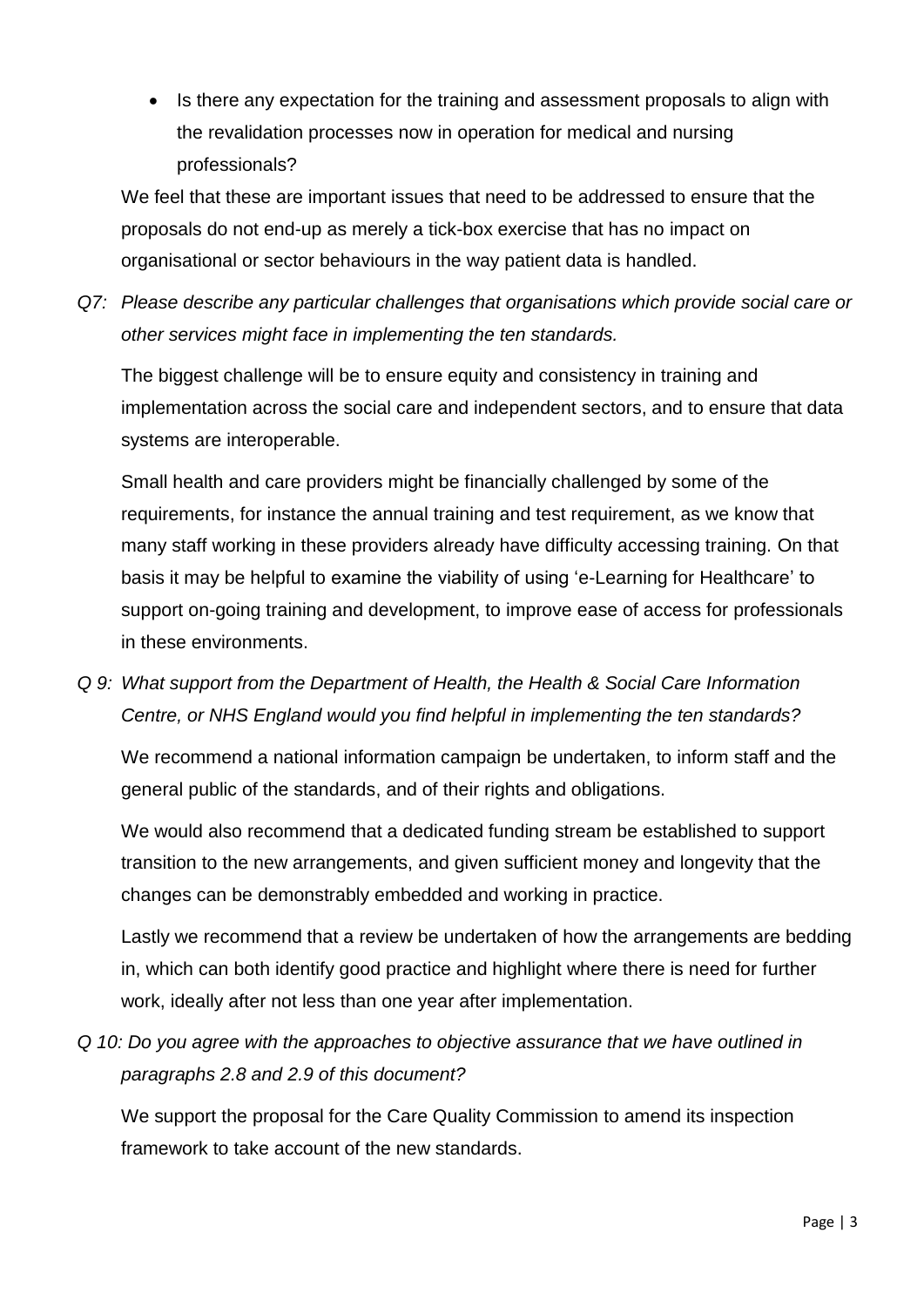We agree with the analysis regarding primary care, and support the proposal for NHS Digital to provide additional support to any organisations that need it. We recommend consideration also be given to offering this to social care providers (including independent and third-sector), such as care homes, residential children's homes, hospices, and domiciliary care providers.

*Q11: Do you have any comments or points of clarification about any of the eight elements of the model described above?* 

The reference to 'consent and opt-outs' is confusing. We recommend rephrasing to 'consent, withholding consent and opting out', to ensure clarity for both those using, and those subject, to the new arrangements.

*Q12: Do you support the recommendation that the Government should introduce stronger sanctions, including criminal penalties in the case of deliberate re-identification, to protect an individual's anonymised data?* 

We support this proposal. All registered nurses are also governed by the NMC Code (2015), which contains obligations regarding the use and management of data, and would be used in the first instance to sanction any alleged misconduct relating to the improper handling of confidential data by any registered nurse (Sections 5 and 10).

*Q15: What are your views about how the transition from the existing objection regime to the new model can be achieved?*

We recommend a plan of action be established at the national (England) level, with consideration given to what resources and training will be needed to ensure an effective transition.

This should fully embrace the role that health and care staff need to play in communicating to patients the issues and practicalities that underpin the use and management of personal health data, and this should include those staff that support patient groups, or undertake patient participation work.

*Q 16: Do you think any of the proposals set out in this consultation document could have equality impacts for affected persons who share a protected characteristic, [as described above]?*

We have no specific concerns at the moment regarding the proposal's impact on persons sharing a protected characteristic, but would strongly recommend that robust monitoring